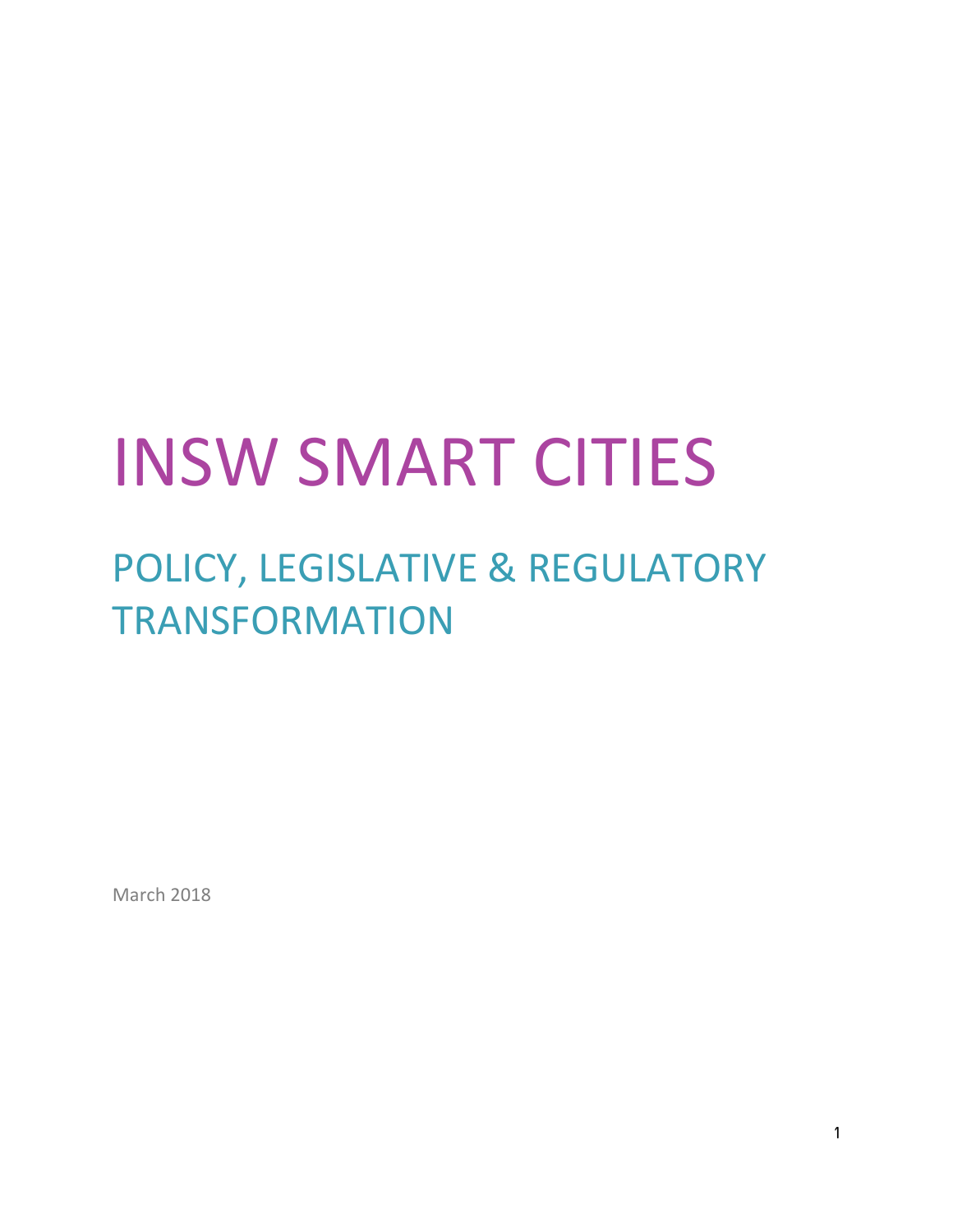# **CONTENTS**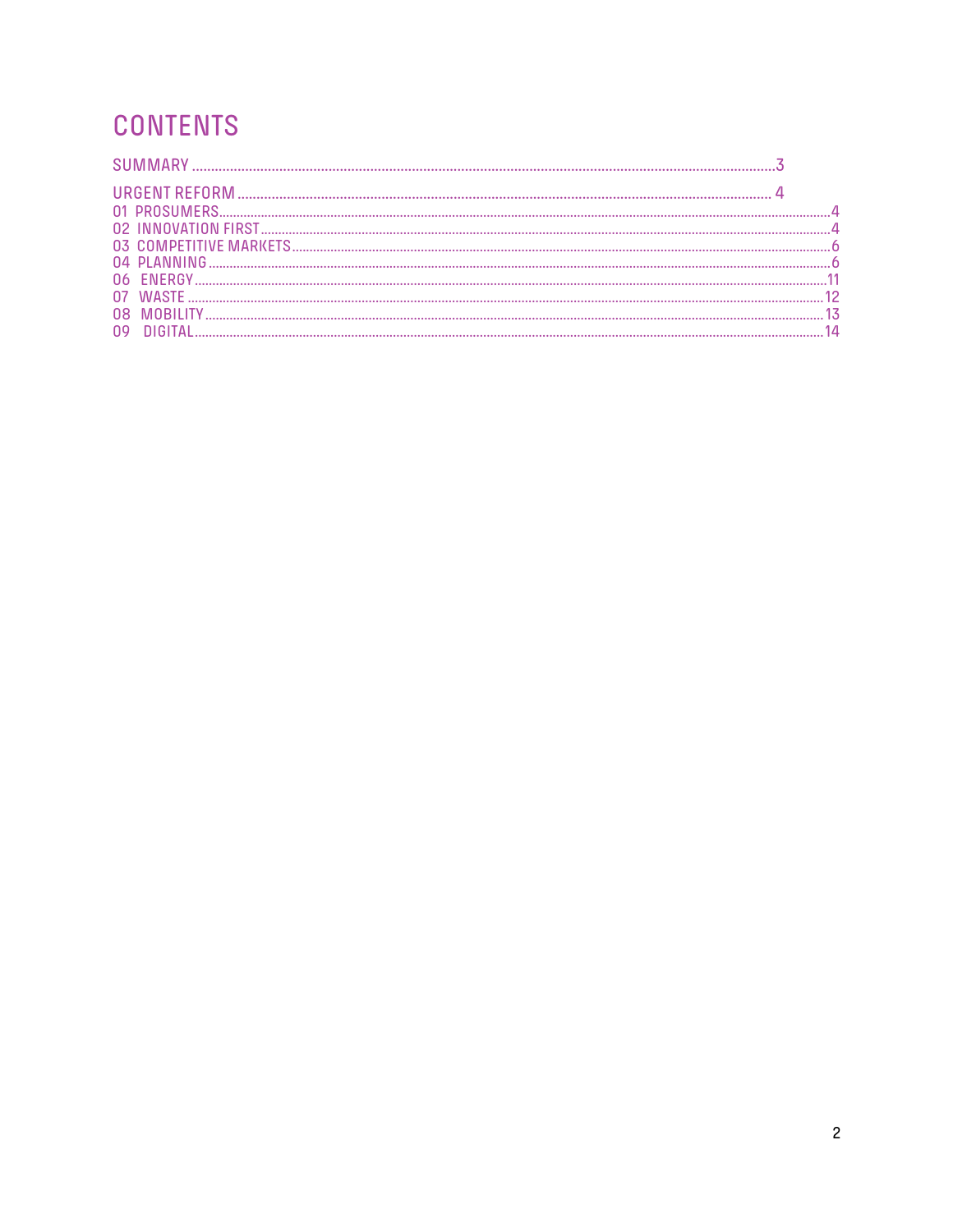## **SUMMARY**

This submission represents the collective views of businesses across the utility and mobility sector. The adoption of its recommendations would ensure NSW remains globally competitive and that its communities can access affordable and sustainable energy and essential services.

The rapid convergence of utility and mobility solutions enabled by new emerging business models, next generation digital technologies including Internet of Things (IoT), data analytics, AI and Blockchain, has the potential to future-proofing economies around the world, delivering liveability, sustainability and resilience, and importantly putting downward pressure on utility bills and infrastructure costs.

If facilitated, innovation in infrastructure can enable the transition to next generation multiutility energy, mobility, communications, waste and water businesses and services – to drive new jobs, efficiencies and productivity, while decarbonising the economy.

Large command and control centralised infrastructure approaches are more than 75 years old are not suited to the changing data-led economy. Transitioning to  $21^{st}$  century energy, mobility, waste and water businesses and services is now urgent and essential if NSW is to be the smart State. Taking the same approach to infrastructure and services will not transition our economy, it will only enshrine past practices.

In this current climate, NSW needs to look to the future and ask: *what do we need to succeed?*  Not look to the past and say: *how do we replicate it?*

Localised sustainable infrastructure solutions and services are growing from within communities, creating a new class of consumer – the prosumer: self-sufficient communities where customers are more than consumers but also producers. Based on overseas experiences as well as emerging opportunities in the local market, the NSW Government needs to enable people to be prosumers: to harvest free energy from the sun that meets and even exceed their daily needs in a sustainable way; to reuse their water keeping it locally in their community; to recycle waste to energy and other resources; to share their data and mobility in order to put downward pressure on bills and costs. (For example, the *Brooklyn Microgrid*)

Significant rethinking and modernising of NSW policy, legislation, regulation and market settings needs to occur. A vision for this future infrastructure state needs to be created and targets set to make the transition rapidly. It is essential innovation and decarbonisation are placed at the core of this transition plan. Localised utility and mobility providers require a seat at the planning table and competitive markets need to be established for new business models and solutions that better meet peoples' needs.

Adoption of the following recommendations will drive productivity and keep NSW as the number one destination for capital investment and liveability.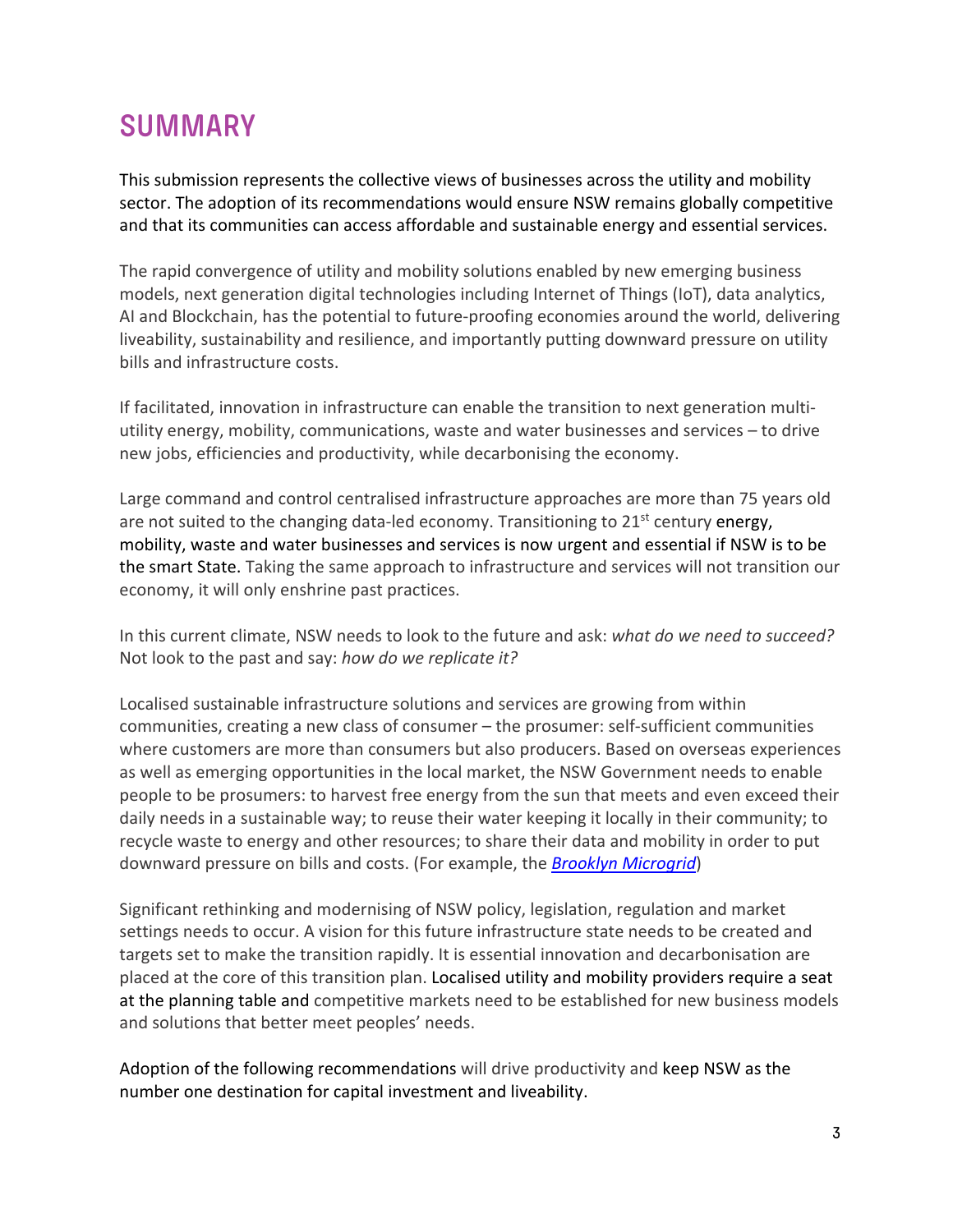# **URGENT REFORM**

#### **01 PROSUMERS**

The rise of prosumers (consumer and producer) is being enabled by innovation, smart apps, and IoT. While the term energy prosumer is a familiar one used to describe those producing their own energy and consuming it, the prosumer tag is starting to apply to customers in the digital, mobility and water and waste markets. The rise of prosumers highlights an exciting trend in utility /mobility convergence. These emerging technologies can help drive economic development, protect the environment and put downward pressure on pricing while providing more choice in the market. Prosumers will also catalyse greater competition and productivity in these markets.

1.1 Establish Australia's first prosumer rights policy and legislation to protect the rights of prosumers and enable their participation in the new economy.

#### **02 INNOVATION FIRST**

#### **Innovation & decarbonisation clause for NSW infrastructure**

Australian cities rank highly in international comparison indices in the areas of quality of life, global connectivity and social condition of people, with Melbourne and Sydney ranked in the top 10 world's most livable cities. However, with respect to infrastructure, traffic congestion, low carbon living, environmental management and *smart city* innovation, there is strong evidence to suggest Australian cities are failing behind.

At a city level, emerging disruptive technologies such as open data, analytics, mobile, cloud, social media, *crowd sourcing* (*Kickstarter)* and the sharing economy (*Uber, AirBnB*), are enabling cities to embrace smarter ways to design, build and operate their critical infrastructure, provide new citizen centric services and create new industries.

There is a need for innovation to be part of the infrastructure fabric of our cities. One way to do this is to have an innovation & decarbonisation clause that enables any private sector organisation and or public authority to include a value add proposition that can deliver better, smarter, decarbonised customer outcomes across the design, build and operations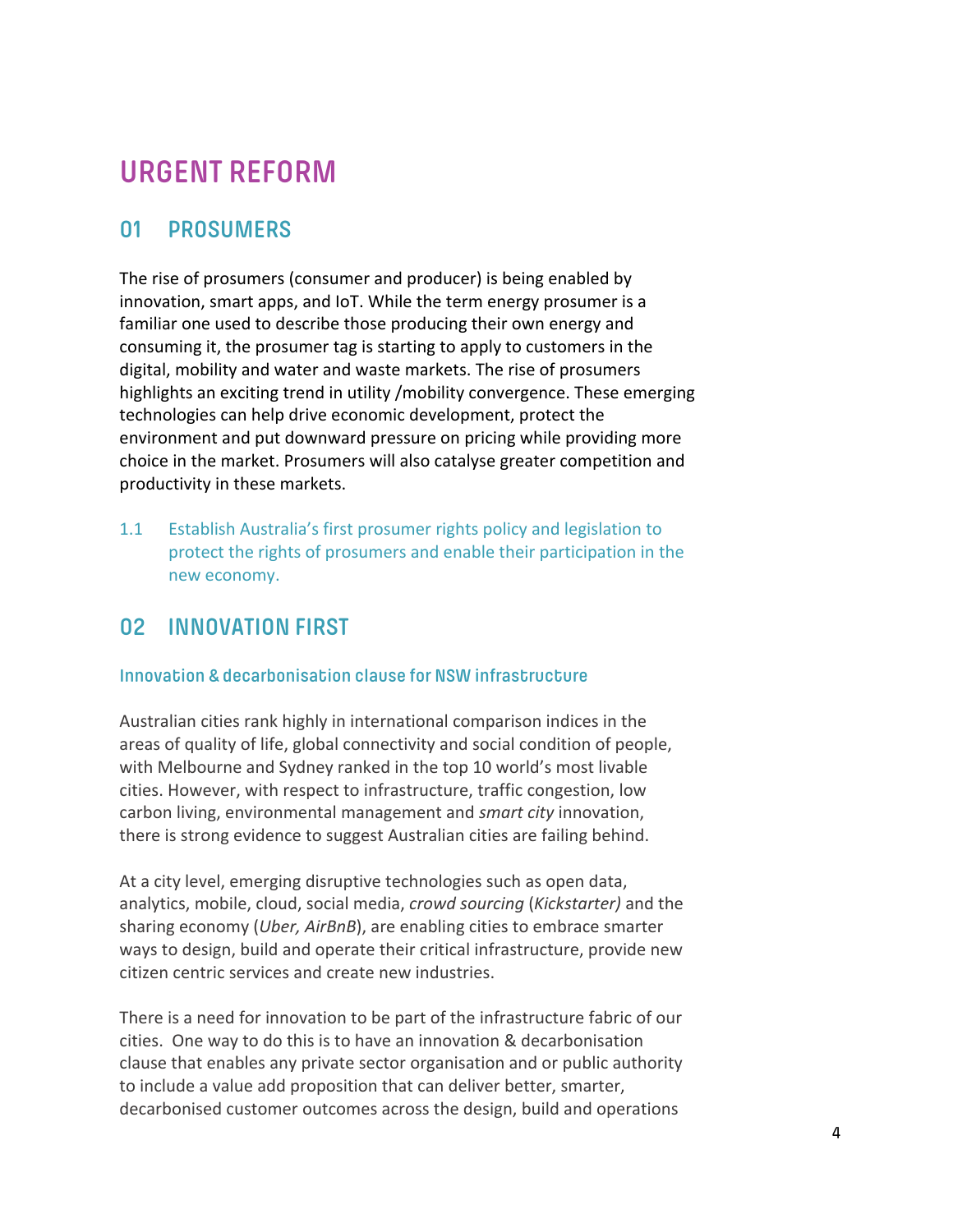of all city-based infrastructure – urban development, buildings, roads, energy, water, waste, mobility, healthcare, education, communications.

For example, Governments in the UK and now in Australia (*QLD*) recognise the importance of BIM in the delivery and management of infrastructure assets as it offers many benefits throughout the asset lifecycle and has the potential to drive efficiency, value for money, productivity, innovation and safety.

We also advocate a shift to more outcomes-based procurement which incentivises the private sector and government, encourages a systems of systems approach to infrastructure delivery and can greatly address interface problems between different asset and or networks and how they rely on each other to deliver services. Key recommendations:

- 2.1 Design an appropriate "innovation & decarbonisation clause" that could be included in contracts for new infrastructure and upgrades of existing public use infrastructure and city related services: buildings, urban development, roads, energy, water, waste, mobility healthcare, education, communications. The clause would encourage data sharing, interoperability, building information modelling (BIM), next gen utility and mobility, sustainability, carbon reduction, and smart sensor networks for city renewal or development:
	- 2.1.1 The inclusion of a value add and or innovation & decarbonisation clause in Government contracts
	- 2.1.2 All infrastructure procurements should embed customer service outcomes (CSO) and benchmark to international best practice for their entire asset life
	- 2.1.3 To embed smart infrastructure such as Building information Modelling (BIM) principles and technology into our physical infrastructure to enable more productive methods of planning, designing, constructing, operating and maintaining assets through their lifecycle.
- 2.2 Update the *NSW Procurement Policy Framework for NSW Agencies* and *INSW Act 2011* to include smart business models, , decarbonisation, innovation and technology
- 2.3 Leveraging the State's innovation resources including the Chief Scientist, Chief Data Scientist and university sector to build a new policy framework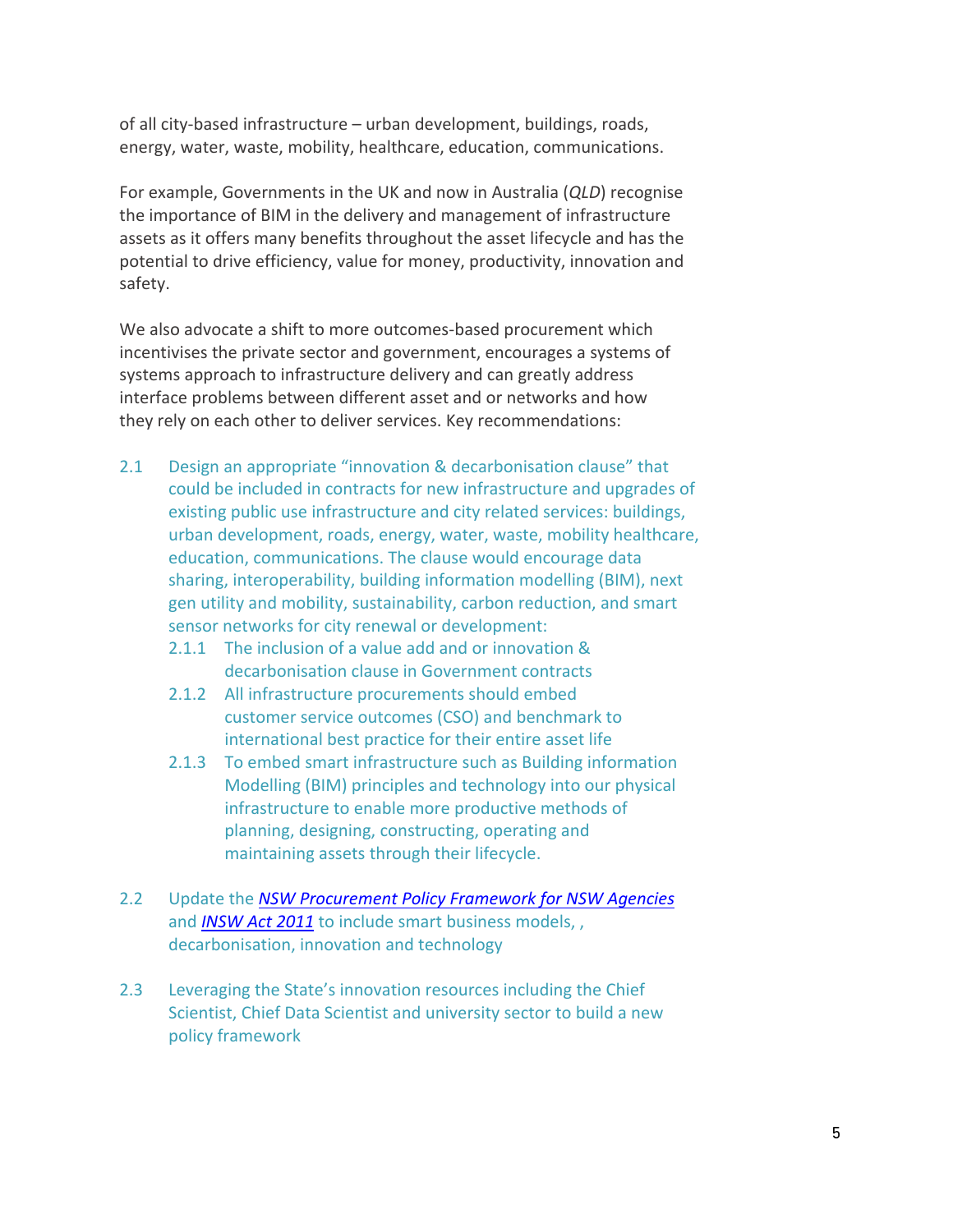#### **03 COMPETITIVE MARKETS**

#### **ESTABLISH PROCUREMENT PROCESSES**

Competition is essential for the delivery of more efficient and sustainable next generation local data, energy, mobility, telco, waste and water infrastructure and services. The NSW Government needs to establish more competitive frameworks for the procurement and delivery of local utility & mobility infrastructure and services to new and existing communities.

Currently there are no procurement processes for alternative sustainable local water, energy, telco and mobility infrastructure and service solutions. This makes it harder for councils to progress towards more sustainable alternatives to BAU utility and mobility services. 'How To' procurement guides should assist councils in choosing smarter more sustainable solutions. The following should be considered:

- 3.1 Working with government, industry and stakeholders to develop guidelines and a best practice data base on *'How to Procure next generation infrastructure and services"*
- 3.2 Facilitating a collaborative approach between government and industry to investigate alternative water, energy infrastructure solutions and then chose a solution that most achieves the following outcomes:
	- o Innovation
	- o Resilience
- o Productivity
- o Decarbonisation
- o Liveability
- o Sustainability

### **04 PLANNING**

#### **PLANNING GATEWAY CHANGES**

At the moment, only centralised infrastructure providers contribute to utility and mobility planning for new communities. Local solutions such as recycled water, renewable energy generation, open data networks, Shared Mobility and EV solutions are shut out of the planning process.

Only registered '*Public Authorities'* are entitled to participate in planning gateway processes with developers and NSW Planning. While private companies are listed under the '*Public Authorities'* schedule, licensed local utilities & mobility providers are not. This means alternative water, energy, telco and mobility providers along with their solutions are shut out, entrenching BAU utility choices and blocking faster, cheaper and more innovative ways to release land.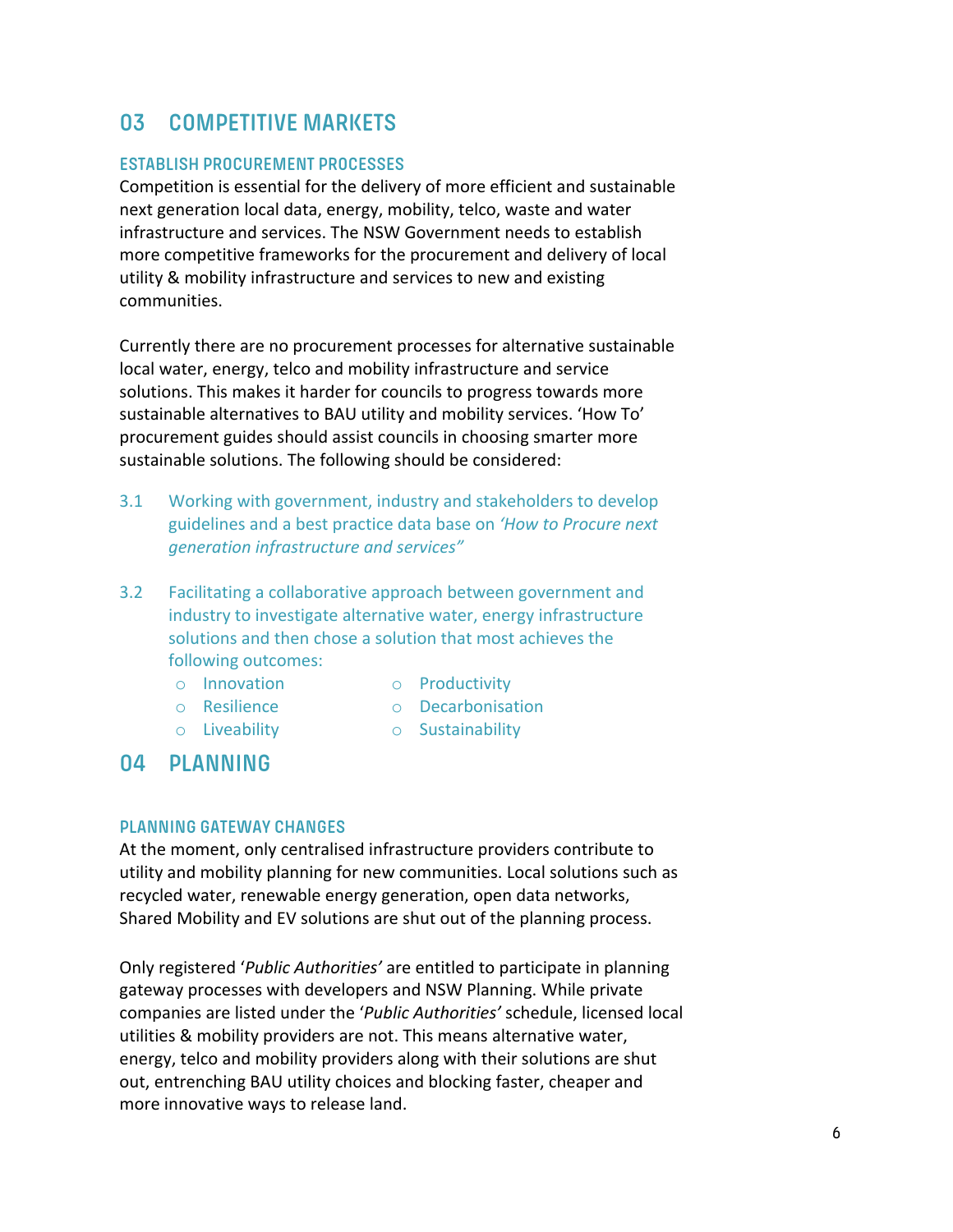For example, a key barrier to local generation is the inability to achieve cross boundary supply when land is subdivided. State law prohibits the carrying of power across Torrens title boundaries if you are a non-public authority. The following should be considered:

- 4.1 Enabling next generation local utility and mobility providers to have a seat at the State and local policy and planning tables in the development of new communities
- 4.2 Amendment to the Environmental Planning and Assessment Regulation 2000 (NSW) (EP&A Reg) prescribing licensed recycled water utilities and precinct energy utilities with embedded generation, as a 'public authority'
- 4.3 Authorising next gen local water, energy, telco and mobility providers to contribute to planning gateway processes

#### **GSC REGULATORY LEVERS**

Regulatory levers – such as those outlined in the Greater Sydney Commission (GSC) plans to establish low carbon/high efficiency zones and set targets to monitor compliance, are critical enablers to generating smart places that are more liveable, sustainable and resilient. They should be implemented with statutory authority.

- 4.4 Mandating the preparation of low-carbon, high efficiency strategies across council areas to achieve net-zero emissions by 2050 and to establish low carbon precincts
- 4.5 Mandatory Protection of the Environment Policy (PEP) low-carbon, high efficiency targets proposed by the GSC for all new developments. This can include:
	- 4.5.1 Precinct based initiatives to increase renewable energy and water/ energy efficiency
	- 4.5.2 Protecting existing, and identify new, locations for waste recycling and management
	- 4.5.3 Supporting innovative solutions to reduce waste and waste transport requirements, including waste to energy projects

#### **NATIONAL CONSTRUCTION CODE**

Continued support for the upgrade of the National Construction Code to raise minimum energy performance standards by 2019, and help establish a trajectory for ongoing upgrades to support continuous improvement across industry. The government's support for the collaborative project evidencing the case for raising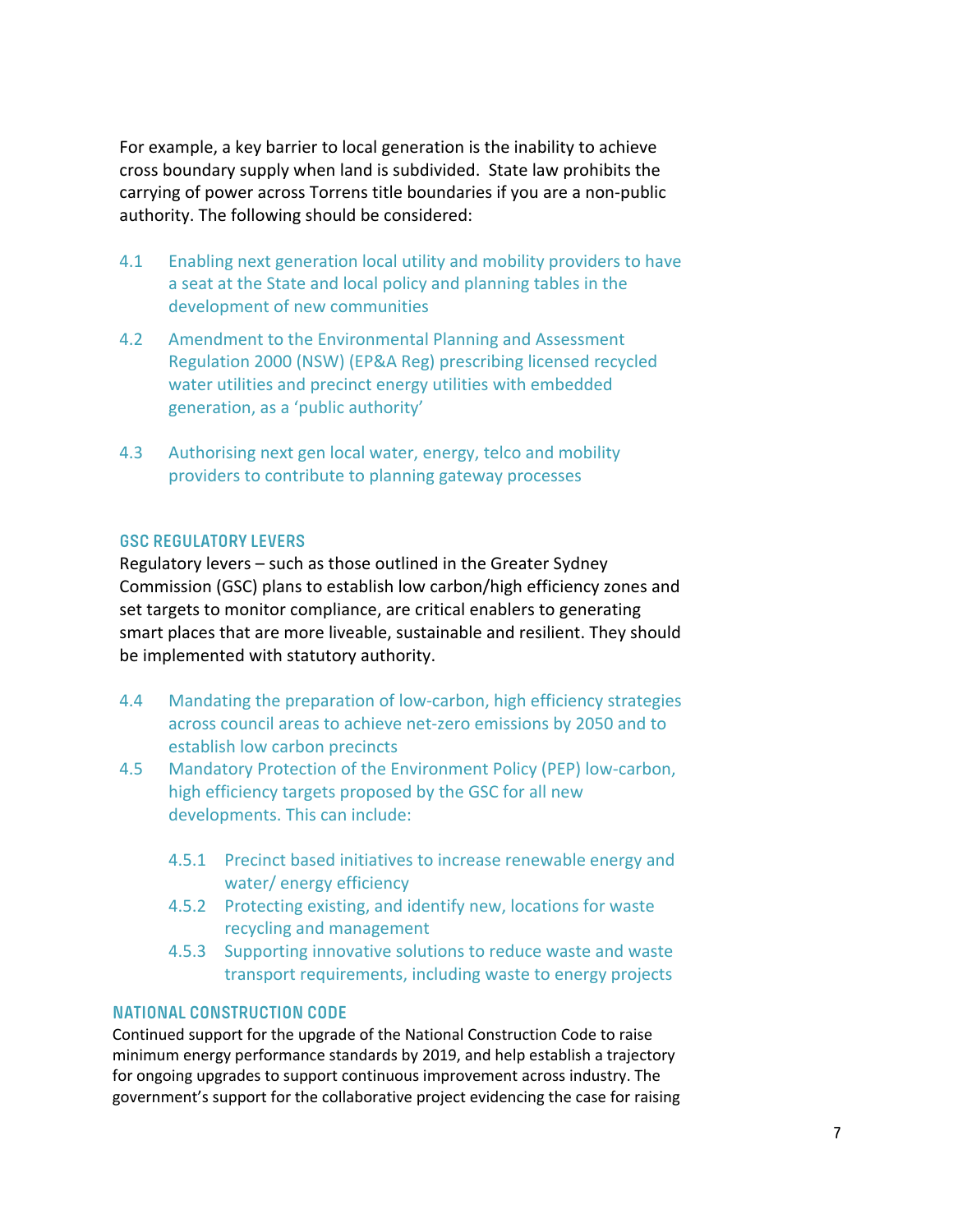minimum standards and establishing a trajectory, as being led by the Australian Sustainable Built Environment Council, is critical in the years ahead.

- 4.6 Upgrading the National Construction Code to raise minimum energy performance standards by 2019
- 4.7 Establishing a trajectory for ongoing upgrades to support continuous improvement across industry

#### **UPDATING BUILDING CODES – SOLAR ROOFS**

Many NSW industrial roofs continue to be being built to minimum 100-year rain event standards. As a result, they are unable to withstand the additional 13 kilos per square meter that solar panel installation would typically require. Amendments to building codes need to made to enable the additional solar panel weights. Retrofitting is prohibitively expensive and a lack of appropriate regulation means that vast areas of roof space are not being future proofed.

- 4.8 Updating building codes to improve roof designs for increased solar load
- 4.9 Introducing new classifications of retailers to facilitate peer to peer trading of smaller more frequent transactions

#### **05 WATER**

The current planning, regulatory and institutional frameworks have been developed over a long period of time based on public monopoly supply of standard centralised services. Investment in a more diverse portfolio of solutions is limited in two ways:

- firstly by siloed institutional arrangements that preference large, just in time, centralised solutions and do not clearly allocate responsibility for broader investment outcomes;
- secondly by regulatory and institutional adversity to risk.

To deliver on innovative, efficient and integrated water supply our approach to planning, delivering, managing and pricing (funding) water services need to change.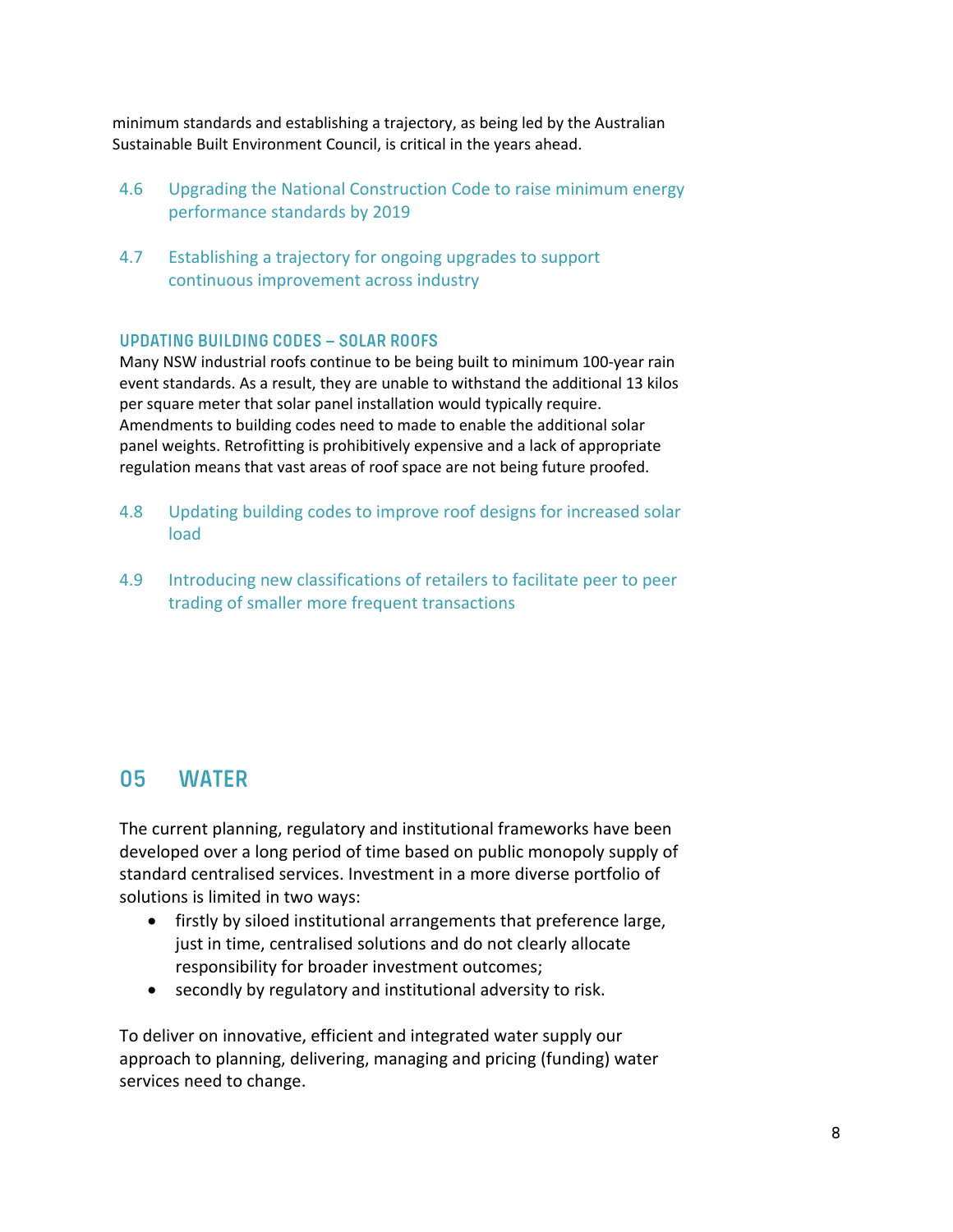Planning and funding frameworks that incentivise centralised approaches and are bias against Integrated Water Cycle Management (IWCM)/ recycled water, are locking out participants with alternative more innovative and sustainable business models and entrenching last century approaches. IWCM must be enabled and funded through appropriate developer contributions.

By removing outdated laws restricting the use of recycled water in communities – for example as environmental flows or for water features – IWCM can be used to green public amenities all year round improving liveability and resilience.

The benefits to the economy and the environment of IWCM must be reflected in water tariffs. The following changes need to be considered:

#### **CHANGE WATER MANAGEMENT FROM CENTRALISED TO LOCALISED IWCM**

- 5.1 Establish a Water Market Company to set a framework to transition from existing centralised approaches to a new competitive IWCM market, including:
	- 5.1.1 Defining IWCM and how it applies to water management of new precincts
	- 5.1.2 Aligning precinct water management with GSC District Plans
	- 5.1.3 Rules of engagement, information & guidance for councils, stakeholders & industry.

#### **FAIR PRICING FOR IWCM**

- 5.2 Halt the application of the new retail-minus pricing framework finalized by IPART in June 2017 and due to begin from 1 January 2018.
- 5.3 Establish a new framework under which wholesale prices are based on the efficient cost of delivering the services actually supplied
- 5.4 Consider a pricing framework that incorporates the external benefits delivered by IWCM, including increased water security, avoided pollution from sewage discharge, and any avoided augmentation of centralised infrastructure

#### **INCREASING THE MINIMUM STANDARD FOR RECYCLED WATER**

- 5.5 Recycled water and IWCM as minimum standards for new growth & compel houses to connect through the existing (or expanded) SEPP and BASIX.
- 5.6 Increase the minimum standard for BASIX and increase the sophistication to account for differences in reliability of options (for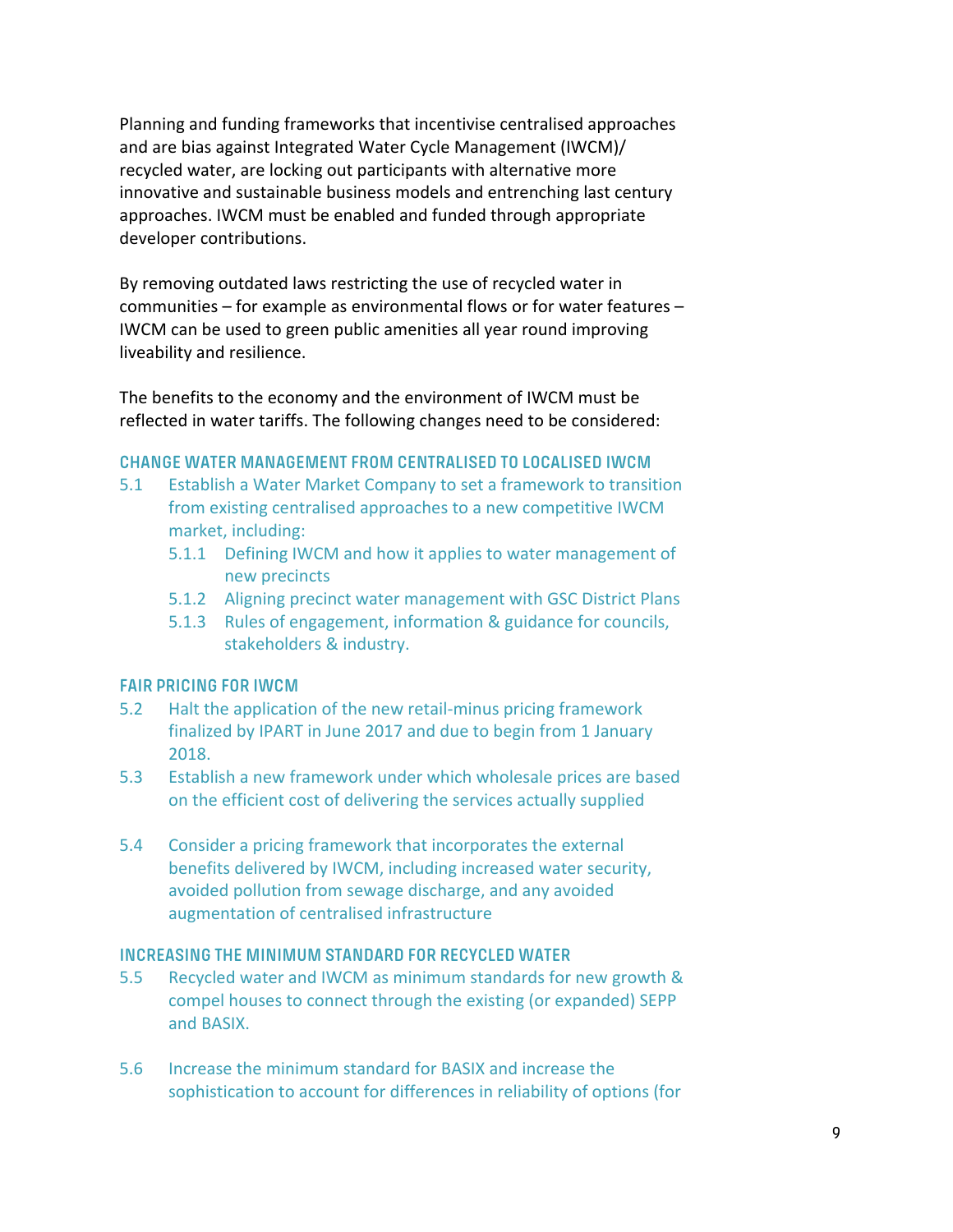example the benefits of rainwater tanks and recycled water diverge significantly particularly in Western Sydney during periods of extended hot, dry weather.

5.7 Allowing for next generation providers to bid for water management and servicing solutions and services in new growth areas in the competitive open market, by changing the premise that Sydney Water and Hunter Water have an exclusive 'obligation to serve' but customers that customers can be served also by Water Industry Competition Act (WIC Act) licensed operators

#### **ZERO OCEAN OUTFALL**

Over 80 percent of Sydney's wastewater is discharge to ocean, with minimal treatment. Approximately 0.5 per cent of Sydney's wastewater is discharged untreated to the ocean at Vaucluse, Diamond Bay and Diamond Bay South. NSW must strengthen its commitment to moving towards zero discharge to water. The Sydney Water Act (s21(7)) has included a provision *"to adopt as an ultimate aim the prevention of all dry weather discharges of sewage to water including from ocean outfalls*". Sydney Water's Operating Licence 1995e2000 cl 8.3.1 stated that Sydney Water must *"reduce discharges through non-potable reuse".* This clause has been removed from the most recent operating licence.

The emerging WIC Act market can provide affordable alternatives to treating this waste at source for the generation of high quality recycled water to meet up to 70 percent of the community's daily needs along with complementary waste to energy from the organic by-products of wastewater.

NSW can learn from Florida, which in 2008 legislated zero discharge to ocean by 2025, with a transitional ban on expansion of ocean outfall, mandating of reuse:

*(a) The construction of new ocean outfalls for domestic wastewater discharge and the expansion of existing ocean outfalls for this purpose, along with associated pumping and piping systems, are prohibited. Each domestic wastewater ocean outfall shall be limited to the discharge capacity specified in 50 the department permit authorizing the outfall in effect on July 51 1, 2008, which discharge capacity shall not be increased.*

*(c)1. Each utility that had a permit for a domestic wastewater facility that discharged discharges through an ocean outfall on July 1, 2008, must shall install a functioning reuse system by no later than December 31, 2025.*

*(d) The discharge of domestic wastewater through ocean outfalls is prohibited after December 31, 2025, except as a backup discharge that is part of a functioning reuse system or 131 other wastewater management system*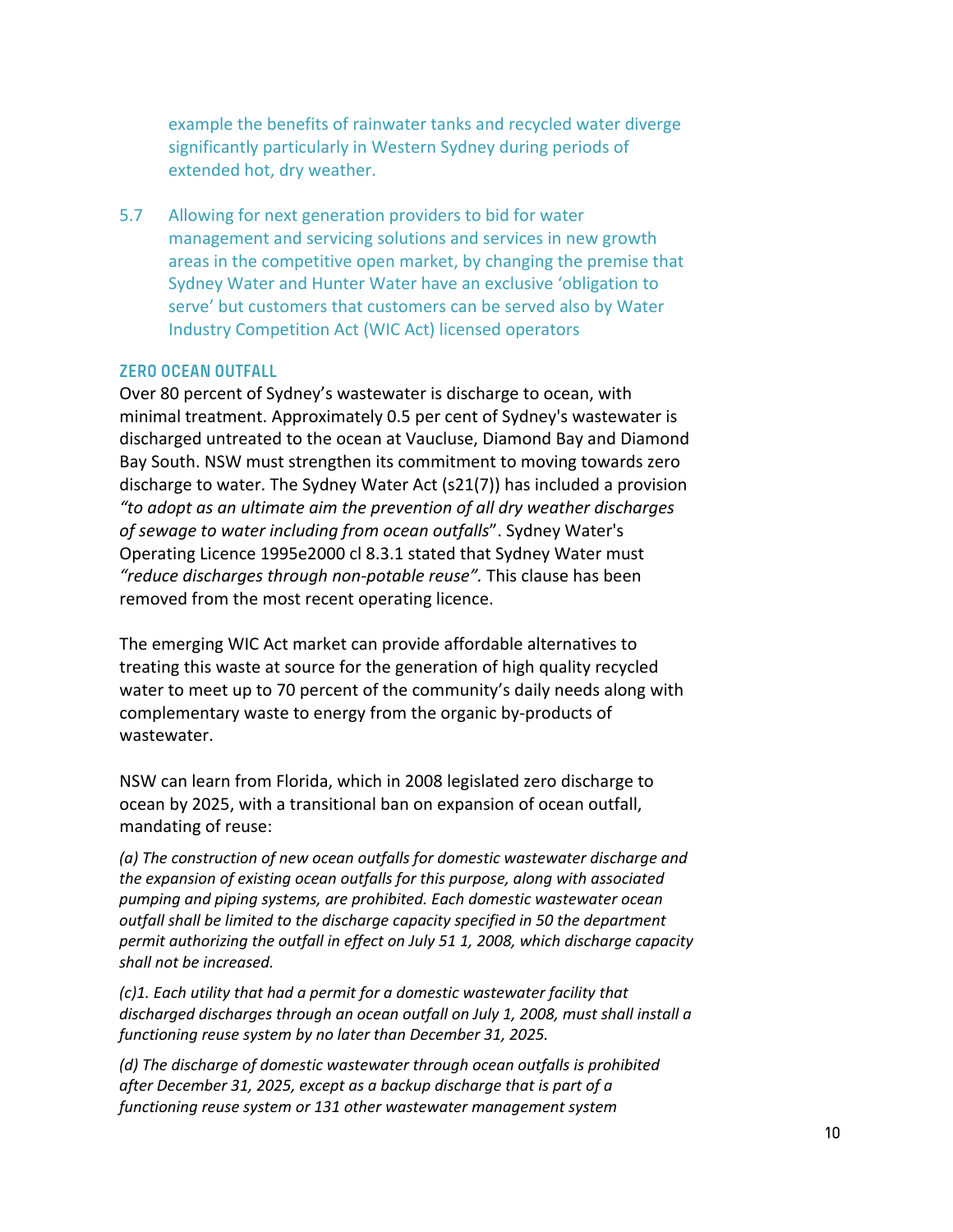*authorized by the department as provided for in paragraph (c). Except as otherwise provided in this subsection, a backup discharge may occur only during periods of reduced demand for reclaimed water in the reuse system, such as periods of wet weather, or as the result of peak 136 flows from other wastewater management systems, and must shall comply with the advanced wastewater treatment and management requirements of paragraph*

*Florida Senate (2011). Domestic wastewater discharge. 578-04255-11. Committees on Community Affairs; and Environmental Preservation and Conservation; and Senators Diaz de la Portilla and Sobel. Florida.*

- 5.8 Commit to and enforce existing targets in the Sydney Water Act to deliver zero sewerage ocean outfall.
- 5.9 Enable licensed WIC Act businesses to access surplus wastewater to treat and reuse.

#### **EXPAND USES OF RECYCLED WATER & STORMWATER (NON-DRINKING)**

- 5.10 Remove outdated planning, environmental and building policy, regulatory and legislative barriers restricting the use of recycled water and stormwater by:
	- 5.10.1 Defining IWCM as low impact not high impact.
	- 5.10.2 Recognising that high quality recycled water can and should be allowed to form part of responsible IWCM without unnecessary red-tape from out-of-date legislation.
	- 5.10.3 Enabling WIC Act utilities to manage parkland and amenity as part of the water balance.
	- 5.10.4 Modernising outdated water definitions, methodologies and assumptions relied on for water and sewer investment decision-making.
	- 5.10.5 Utilities require the legislative power to enforce reasonable requirements relating to recycled water connection and supply in all homes and developments built in approved areas of operation, particularly where these are required to increase the uptake of recycled water and deliver the licensed water balances.

#### **06 ENERGY**

Australia needs to transition to a renewable future from the ground up. Technologies are enabling new services and lower costs for local renewable energy generation, enabling homeowners, businesses and industrial sites to embrace and lead the low carbon market.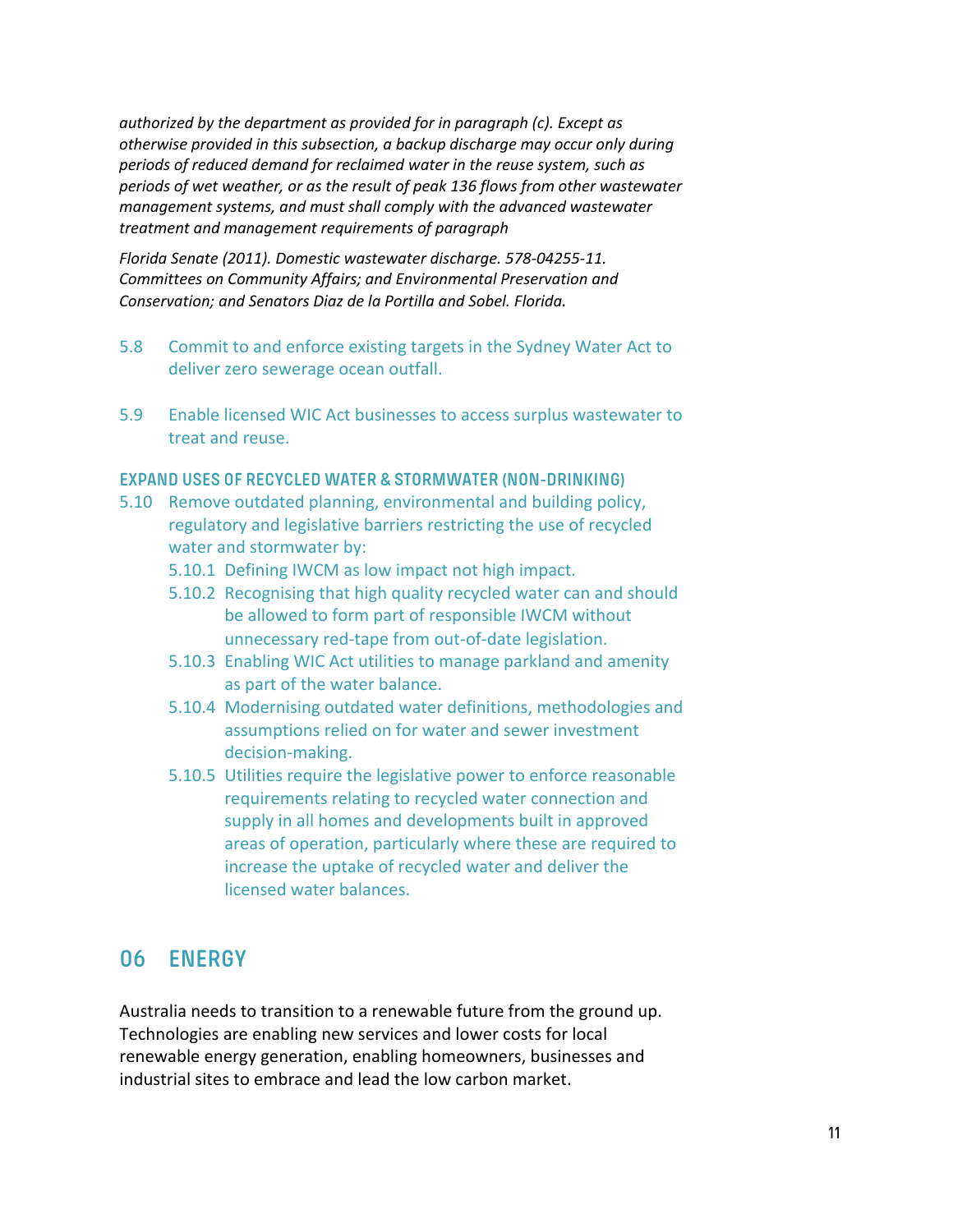The low carbon energy revolution will be here in the next 18 to 24 months despite an historical lack of stable energy policy, because businesses are leading the transition. Connected microgrids with renewable energy generation need to be enabled in new developments were they increase grid stability.

Consideration needs to be given to the following:

- 6.1 Implementing Finkle recommendation to secure an affordable, reliable and low emissions future
- 6.2 Prioritising and fast-tracking grid connections within two months for local renewable energy with storage that increases grid stability
- 6.3 Enabling microgrids by 2021 with the provision of energy and water data gateway metres for new communities
- 6.4 Establishing transparent pricing that values the broader benefits of local renewable energy and storage
- 6.5 Introducing new classifications of retailers to facilitate peer to peer trading of smaller more frequent transactions

#### **07 WASTE**

A strategic review of waste management needs to be undertaken urgently in NSW. BAU waste management is reaching the end of its life as landfills close and inter-State and off-shore transportation of waste constricts.

The role of waste to energy – treated and utilized locally must be enabled, along with its connection to energy generation. This will allow communities and councils to respond more effectively to the increasing demand for resources as residential, worker and visitor populations continue to grow.

7.1 NSW strategic review of waste management strategy setting clear targets and recommendations to maximise diversion from landfill through: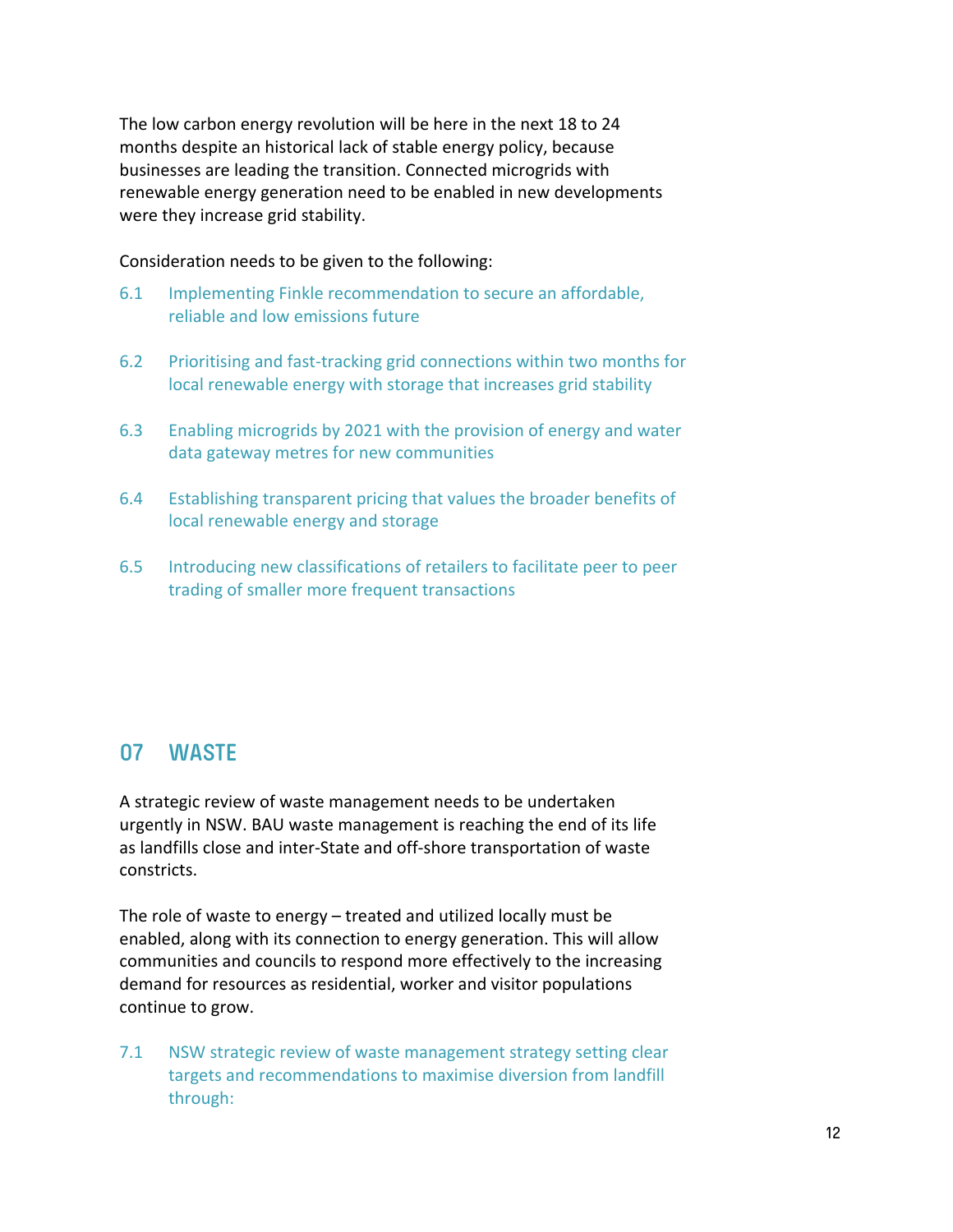- 7.1.1 Targets to zero waste to landfill
- 7.1.2 Trials of waste to energy with local councils promoting innovation to avoid waste and treatment solutions
- 7.1.3 Improve recycling outcomes

#### **08 MOBILITY**

#### **SHARED MOBILITY**

Electric and autonomous vehicles, along with public transport, are a pathway to net-zero emissions connecting residents to their nearest strategic centre or metropolitan centre within 30 minutes. But what is missing is the critical role of Shared Mobility. It is a fourth pillar with public transport, EVs and autonomous vehicles – that will ensure our cities.

This is because EVs and autonomous vehicles alone fail to address chronic congestion created from an ever-growing excess of privately-owned vehicles. Creating a societal shift now towards sharing these assets will ensure NSW successfully transitions to a sustainable smart future.

8.1 Make shared mobility the fourth pillar of a NSW smart mobility strategy – complementing public transport, EVs and autonomous vehicles by updating the NSW *Future Transport Masterplan*

#### **EMISSION REDUCTION TARGETS**

The NSW government needs to adopt strong modal shift targets to achieve emissions reductions. These targets need to include the adoption of shared transport. Shared mobility has been shown to increase modal shifts towards public and active transport and the reduction of overall vehicle kilometers travelled.

8.2 Making the growth of alternative transport, including shared mobility, a key performance metric for State transport agencies

#### **LAND USE TARGETS**

Such targets are a natural fit within the GSC's plan for Sydney as Shared Mobility, despite being a transport mode, is, in fact, more closely related to the land use and urban design of cities than a city's transport network alone. Effective land use patterns that add density, improve walkability,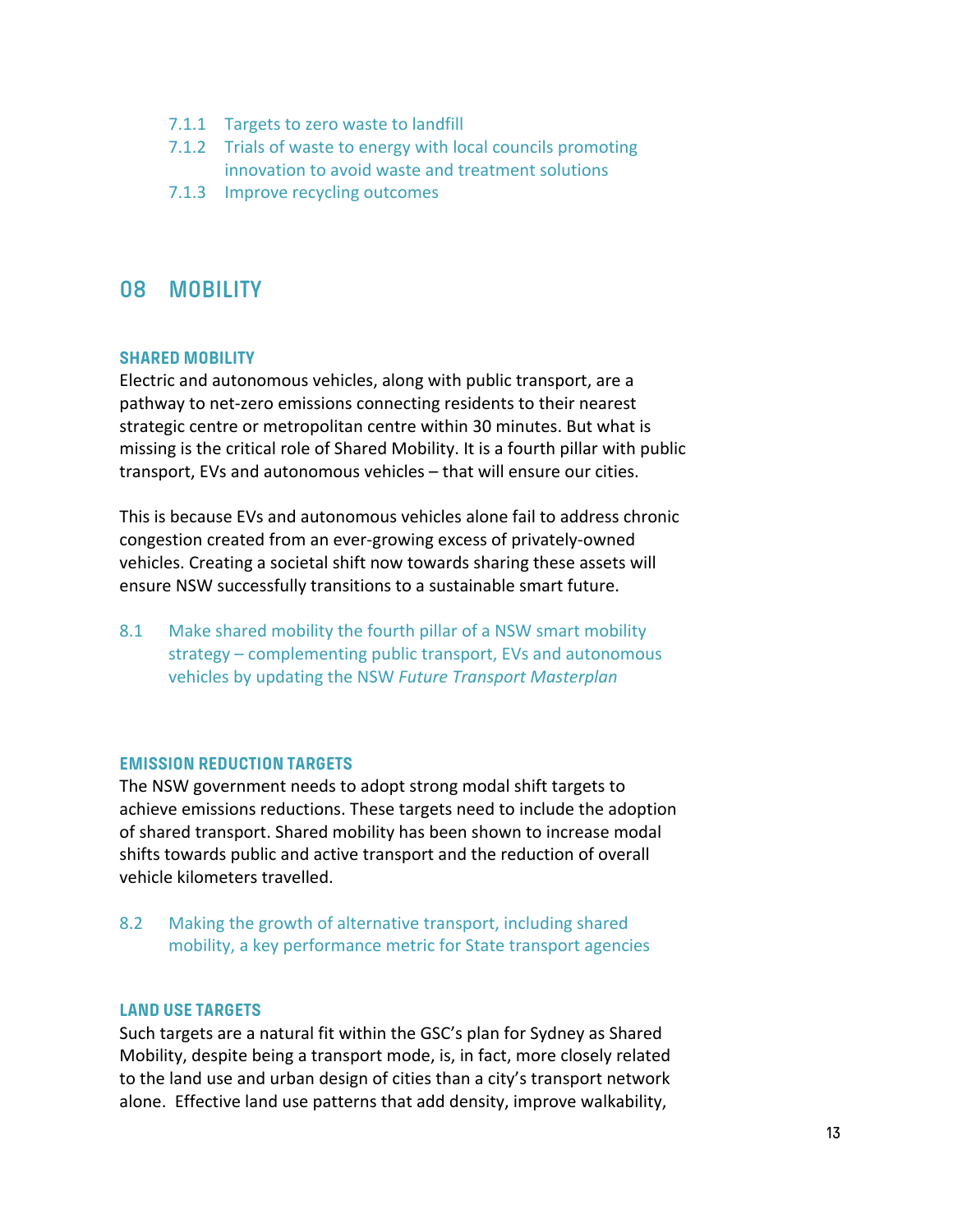increase local amenity and livability are critical to the success of Shared Mobility and work hand-in-hand to achieve the stated goals of NSW Planning.

As we move towards a future of Mobility-as-a-Service, such reliance on 'city building' will only grow greater, and thus it is important that as NSW looks to the long-term future of Sydney that it adopt a position around Shared Mobility in our city planning today that places this mode as a key tool set for the future of our cities.

- 8.3 Set modal shift targets that reduce City trips by private car to be to 50% by 2030
- 8.4 Providing new developments with a significant reduction in required parking and issue credits for shared mobility as a replacement
- 8.5 Economic modelling and social modelling on benefits and impacts of all mobility including Shared Mobility

#### **PERSONALISATION OF TRANSPORT**

Australia needs regulatory and policy settings that increase the personalisation of transport choices for customers, rewarding people and communities seeking shared or autonomous mobility solutions. Despite the proven benefits of shared mobility, there exists very little consideration among government planners and infrastructure agencies about the growing importance of alternative transport including shared mobility in reducing the overall car dependency and ownership rates in Australia.

- 8.6 Increasing the personalisation of transport choices for the customer that can be chosen and paid for through simple gateways
- 8.7 Encouraging the integration of shared transport with existing transport infrastructure
- 8.8 Set ambitious targets for the uptake of shared mobility and reduction of private vehicle ownership within the strategic context of a State shared transport strategy

#### **09 DIGITAL**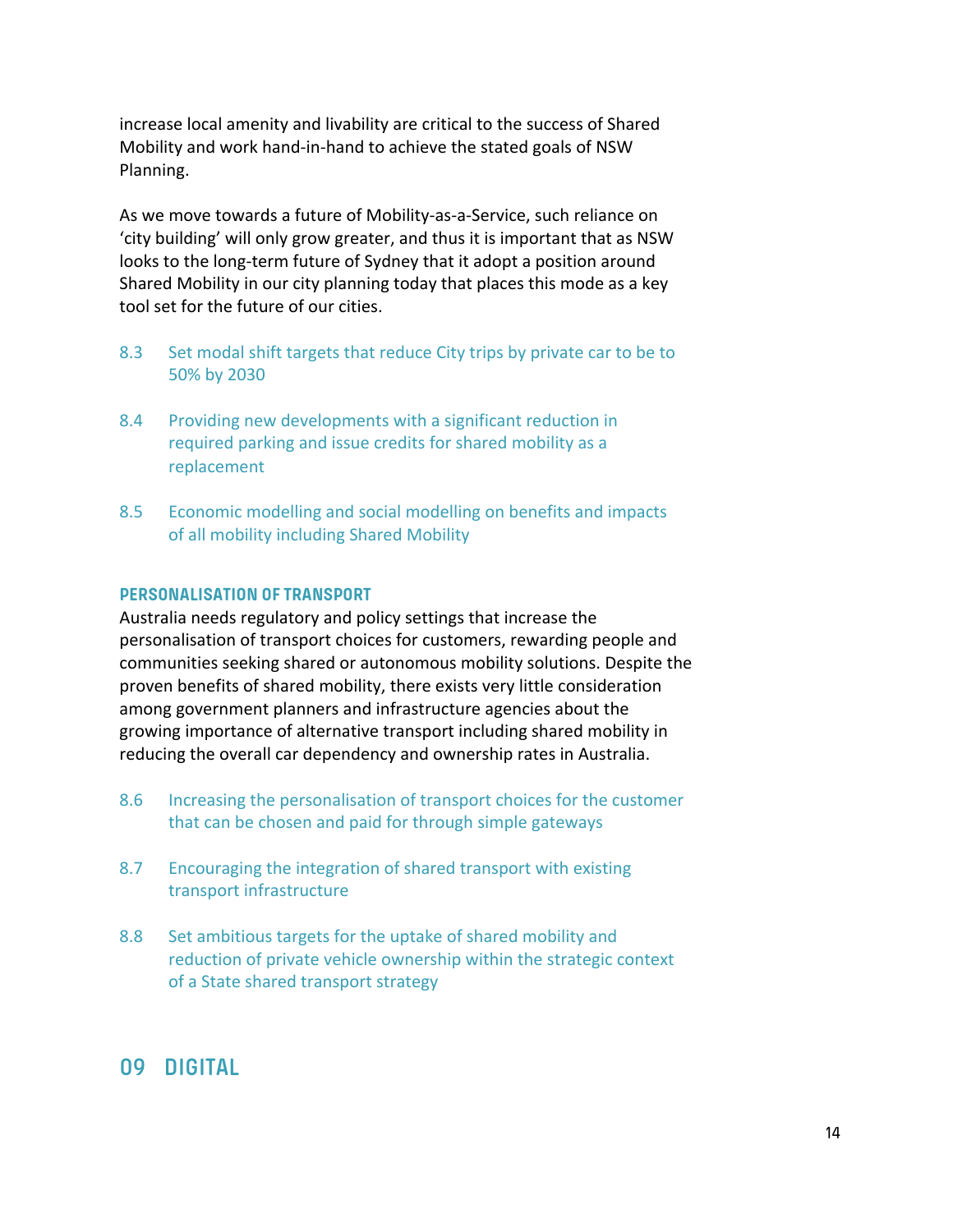#### **DIGITAL PRINCIPLES**

Accelerating an understanding and the adoption of key digital principles and practices will underpin a vibrant digital economy and support smart cities and regions. Key principals include:

- Data sharing and breaking down silos between government agencies and within the infrastructure
- Use of open standards
- Interoperability to enable different city and or infrastructure networks to talk to each other
- Privacy and security
- Ubiquitous connectivity
- 9.1 Adoption of key digital principles including enabling:
	- 9.1.1 managed widespread and consistent data sharing
	- 9.1.2 new emerging digital technologies, including smart cities solutions, the Internet of Things (IoT), real time sensor networks, artificial Intelligence, augmented reality, and **Blockchain**
	- 9.1.3 layers of connectivity for both fixed and wireless, for people and things, including fixed, broadband, mobile cellular and Low Power Long Range to support IoT

#### **BROADBASED TELECOMMUNICATIONS MARKET**

Creating a more broadbased communications market that reduces barriers to entry through affordable communications, and internet connectivity for all communities – industry, business, communities and people. For example, at the moment people seeking high speed connectivity to the internet need to pay higher costs and as a result only 13 per cent of current NBN customers have so far signed up to the more expensive high-end speed of 100Mbps. They majority of Australian NBN customers have signed up to the more affordable 25Mbp NBN service. This means most Australians are getting speeds well below the world average of 40.11Mbps (according to the recent Speedtest Global Index). NSW needs to:

- 9.2 Begin the transition to a competitive market by:
	- 9.2.1 Remove Regional Broadband Scheme and enable low cost open data networks that support local next gen water, energy, telco and mobility services